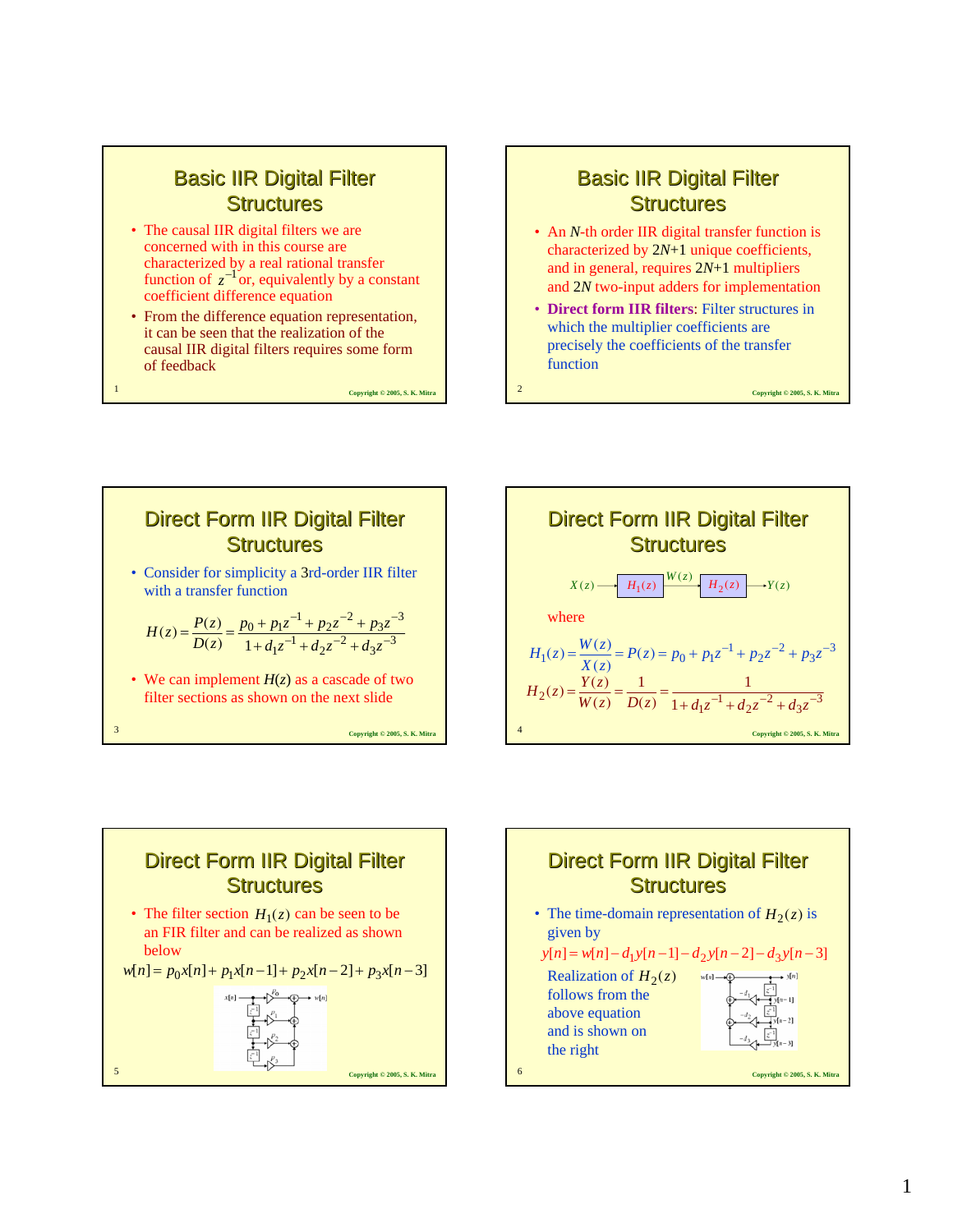







## Direct Form IIR Digital Filter **Structures**

- Likewise, the signal variables at nodes  $\overline{2}$ and  $\oslash$  are the same, permitting the sharing of the middle two delays
- Following the same argument, the bottom two delays can be shared
- Sharing of all delays reduces the total number of delays to 3 resulting in a canonic realization shown on the next slide along with its transpose structure

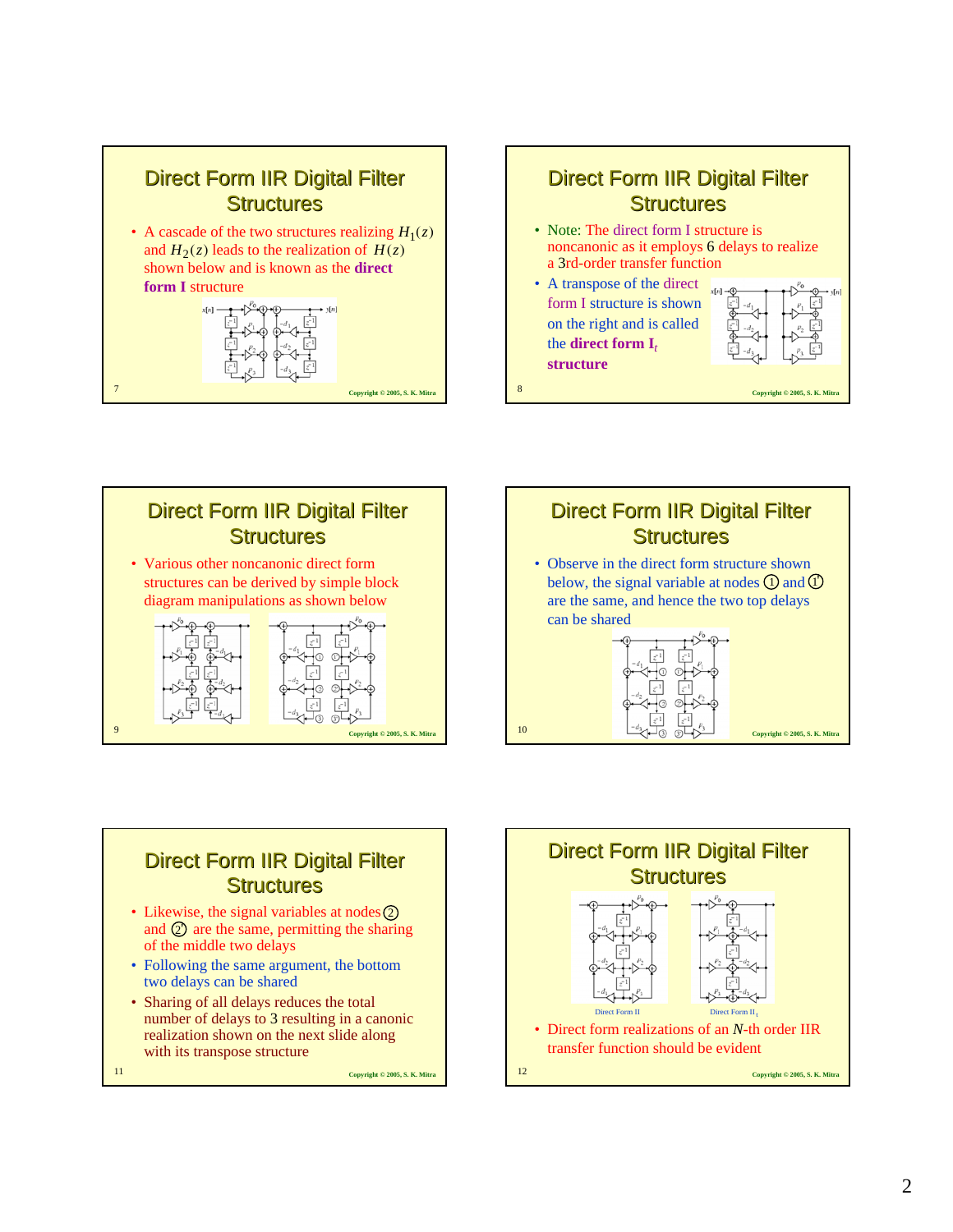

- By expressing the numerator and the denominator polynomials of the transfer function as a product of polynomials of lower degree, a digital filter can be realized as a cascade of low-order filter sections
- Consider, for example,  $H(z) = P(z)/D(z)$ expressed as

$$
H(z) = \frac{P(z)}{D(z)} = \frac{P_1(z)P_2(z)P_3(z)}{D_1(z)D_2(z)D_3(z)}
$$
  
13









$$
\alpha_{2k} = \beta_{2k} = 0
$$

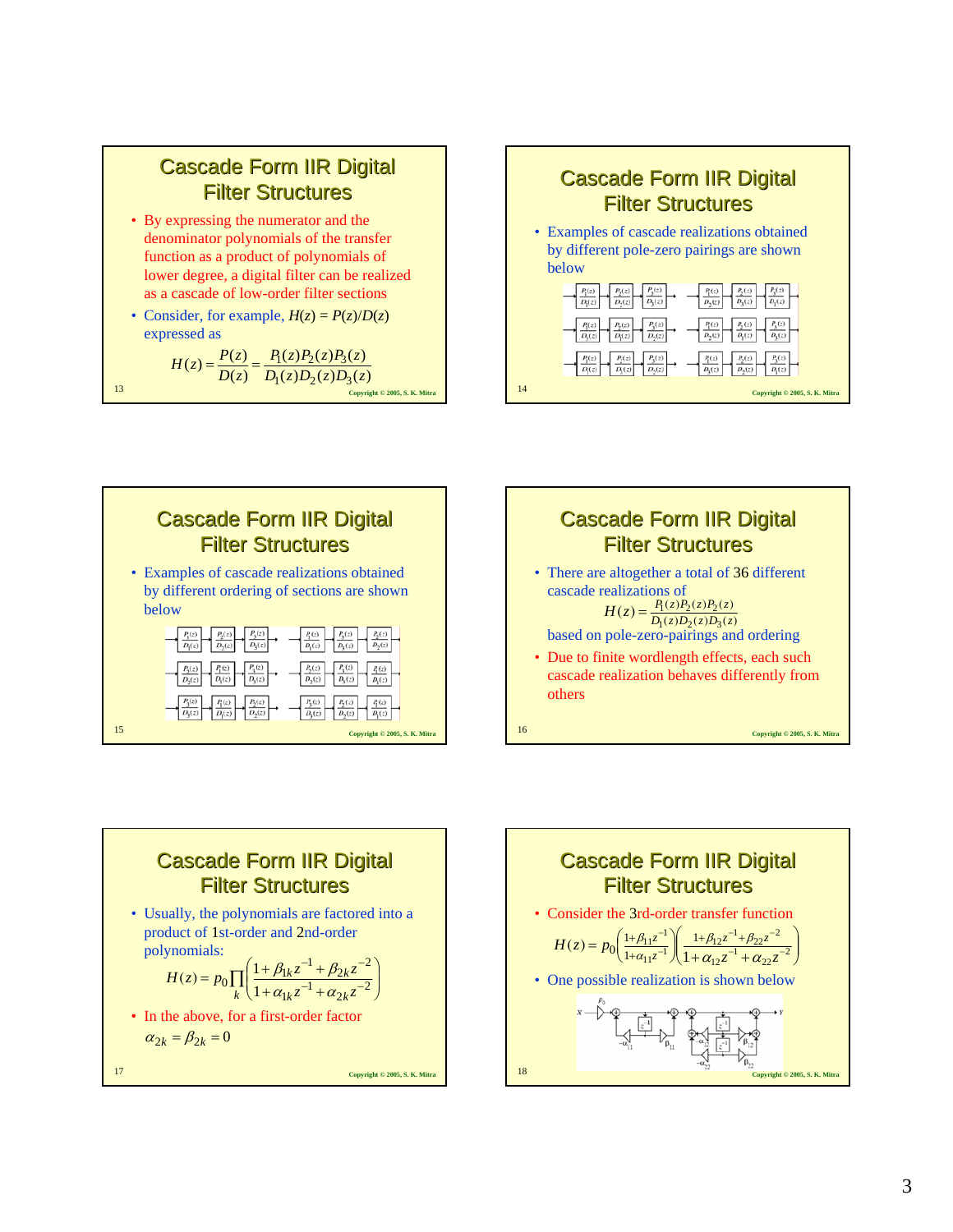









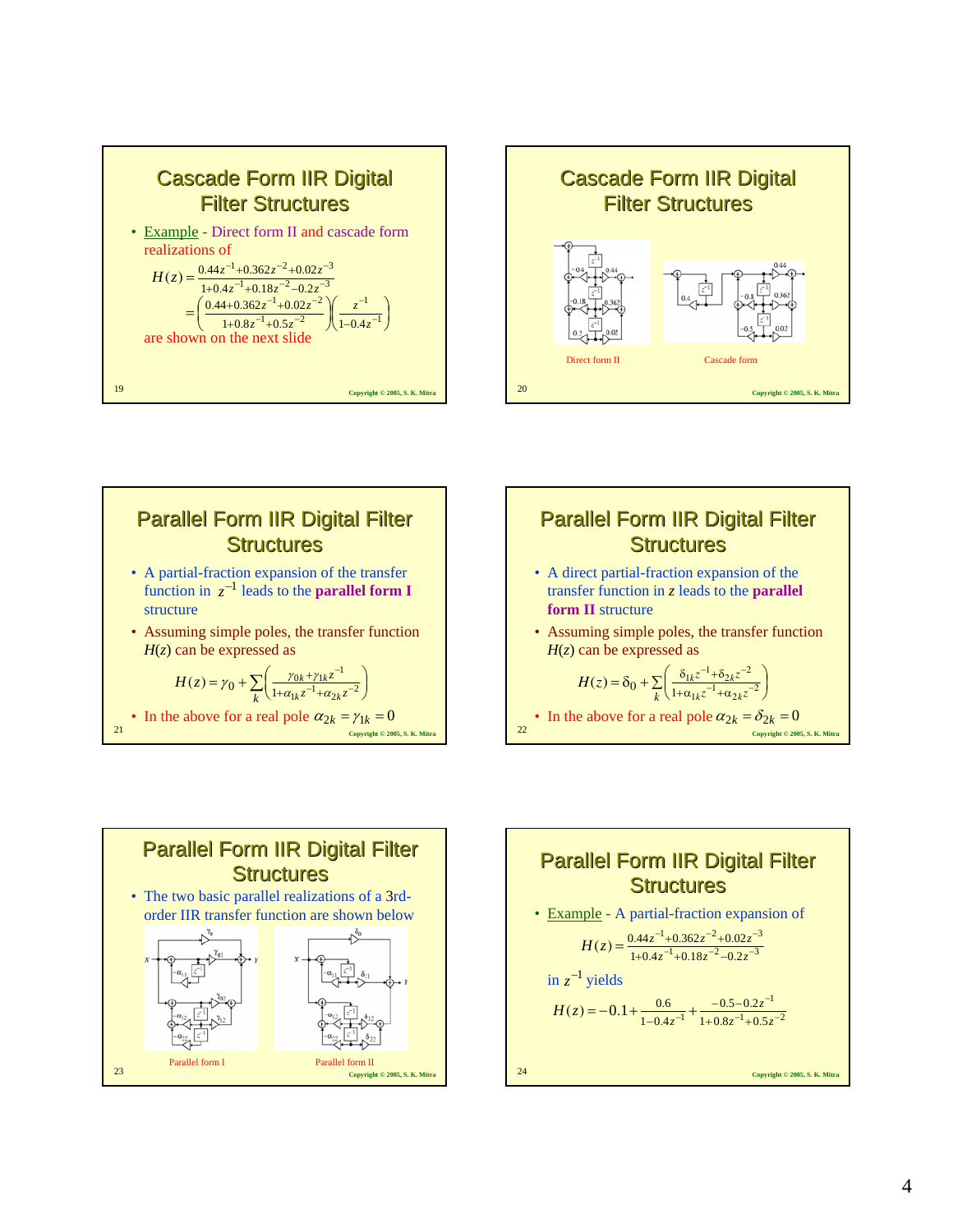









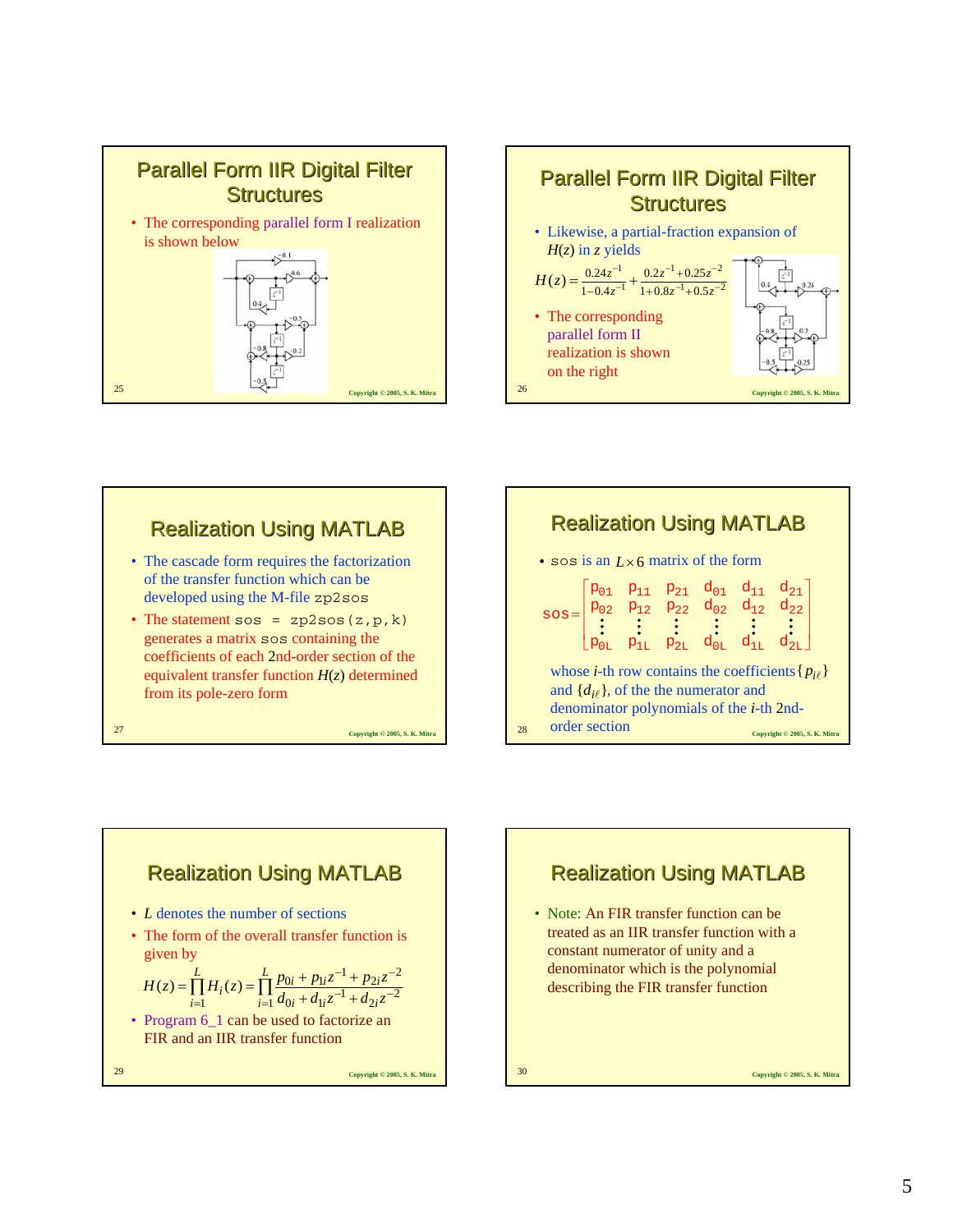

## **Realization of Allpass Filters**

- An *M*-th order real-coefficient allpass transfer function  $A_M(z)$  is characterized by *M* unique coefficients as here the numerator is the mirror-image polynomial of the denominator
- A direct form realization of  $A_M(z)$  requires 2*M* multipliers
- Objective Develop realizations of  $A_M(z)$ requiring only *M* multipliers







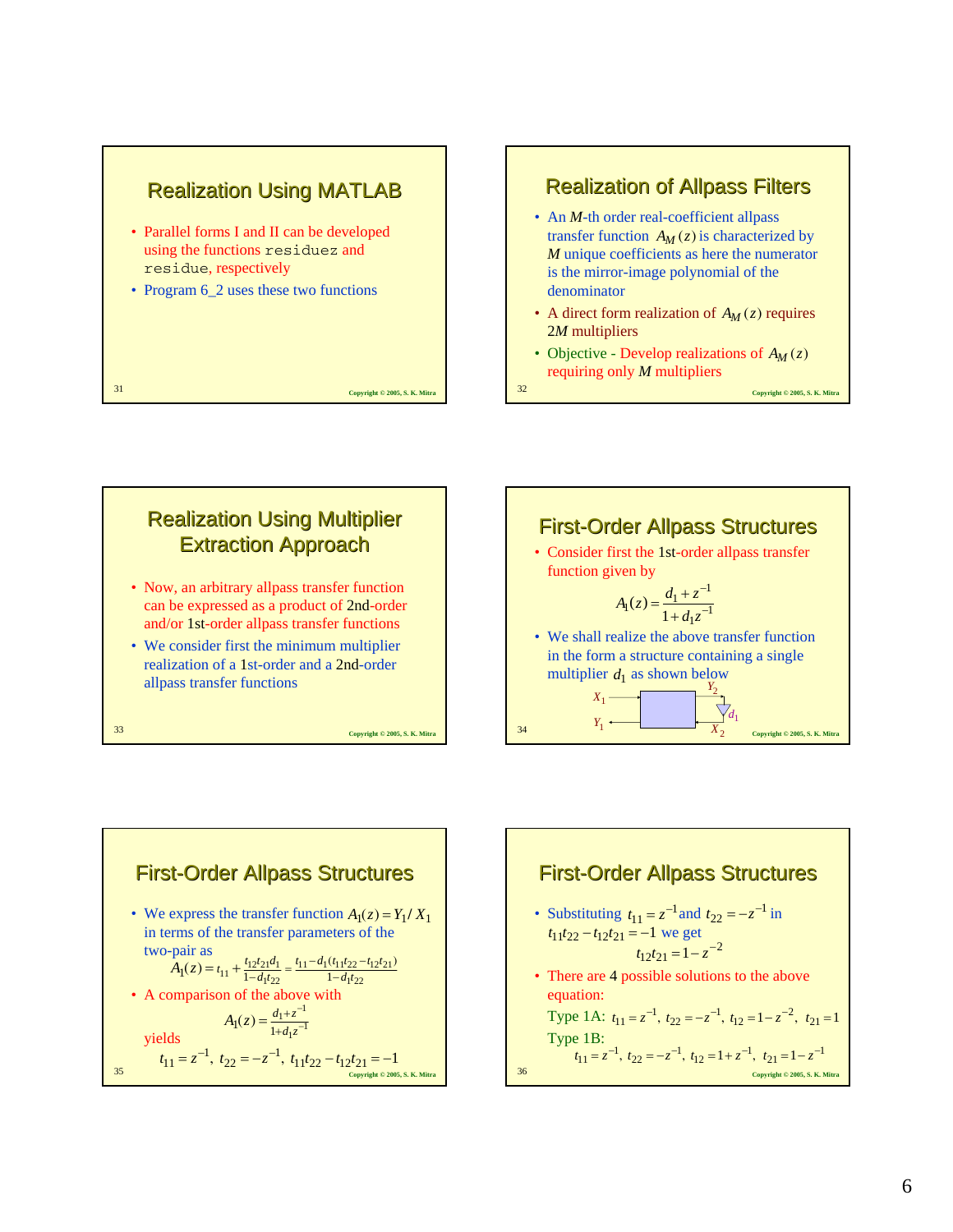









- A 2nd-order allpass transfer function is characterized by 2 unique coefficients
- Hence, it can be realized using only 2 multipliers
- Type 2 allpass transfer function:

$$
A_2(z) = \frac{d_1 d_2 + d_1 z^{-1} + z^{-2}}{1 + d_1 z^{-1} + d_1 d_2 z^{-2}}
$$

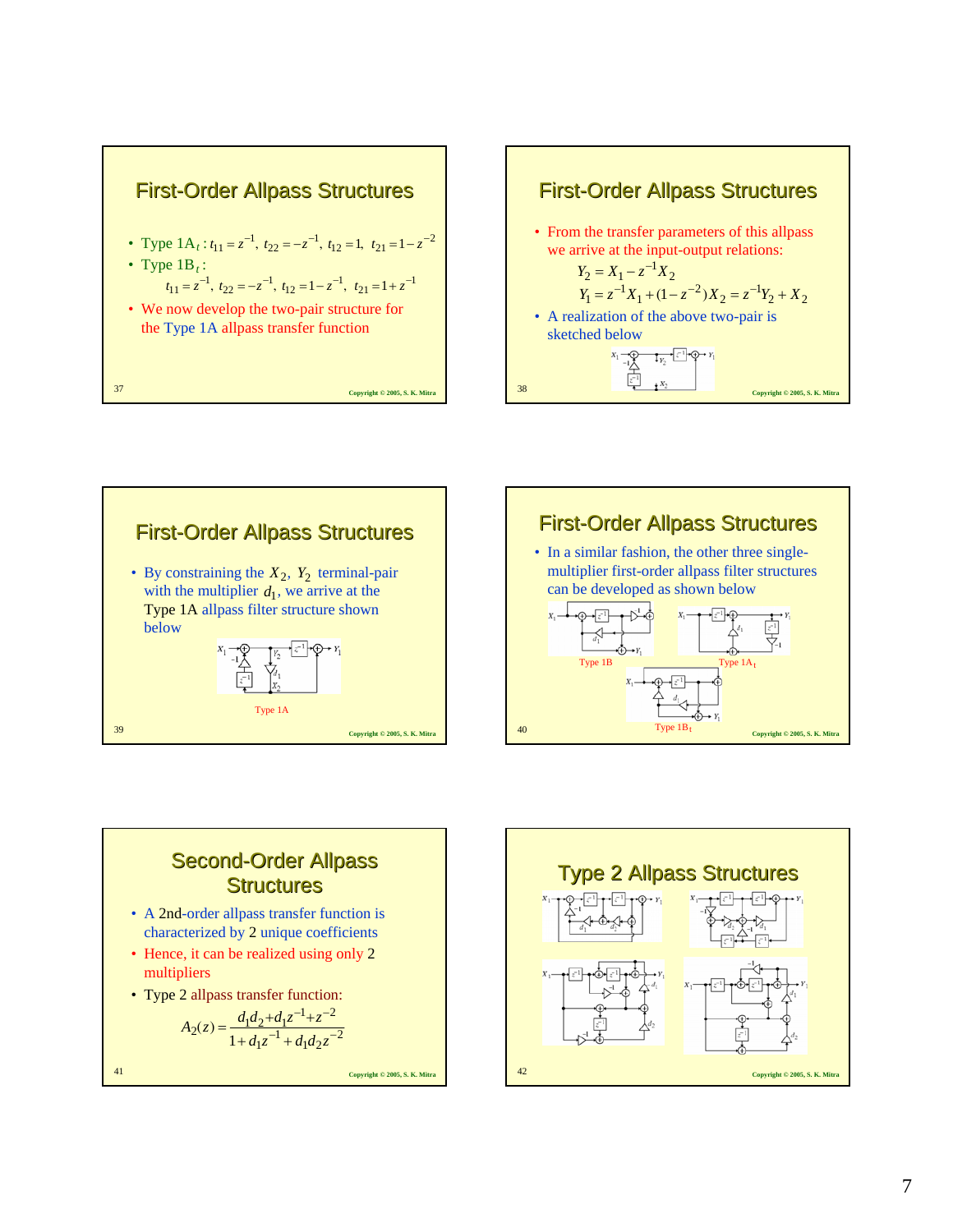







- The stability test algorithm described earlier in the course also leads to an elegant realization of an *M*th-order allpass transfer function
- The algorithm is based on the development of a series of  $(m-1)$ th-order allpass transfer  $functions A_{m-1}(z)$  from an *m*th-order allpass transfer function  $A_m(z)$  for  $m = M, M - 1, \ldots, 1$

**Realization Using Two-Pair** Extraction Approach Extraction Approach • Let • We use the recursion where • It has been shown earlier that  $A_M(z)$  is stable if and only if  $m^{-1}z^{-(m-1)} + d_m z^{-m}$  $m + d_{m-1}z^{-1} + d_{m-2}z^{-2} + \cdots + d_1z^{-(m-1)} + z^{-m}$  $A_m(z) = \frac{d_m + d_{m-1}z^{-1} + d_{m-2}z^{-2} + \dots + d_1z^{-(m-1)} + z^{-1}}{1 + d_1z^{-1} + d_2z^{-2} + \dots + d_{m-1}z^{-(m-1)} + d_mz^{-m}}$  $=\frac{d_m+d_{m-1}z^{-1}+d_{m-2}z^{-2}+\cdots+d_1z^{-(m-1)}+}{1+d_1z^{-1}+d_2z^{-2}+\cdots+d_{m-1}z^{-(m-1)}+d_mz^{-2}}$  $\int_{1}^{L} (z) = \frac{d_m + d_{m-1}z^{-1} + d_{m-2}z^{-2} + \dots + d_1z^{-(m-1)}}{1 + d_1z^{-1} + d_2z^{-2} + \dots + d_{m-1}z^{-(m-1)} + d_1z^{-2}}$ 1  $\chi(z) = z\left[\frac{A_m(z) - k_m}{1 - k_m A_m(z)}\right], \quad m = M, M - 1, \dots, 1$  $k_m A_m(z)$  $A_{m-1}(z) = z \left[ \frac{A_m(z) - k_m}{1 - k_m A_m(z)} \right]$  $k_m = A_m(\infty) = d_m$ 

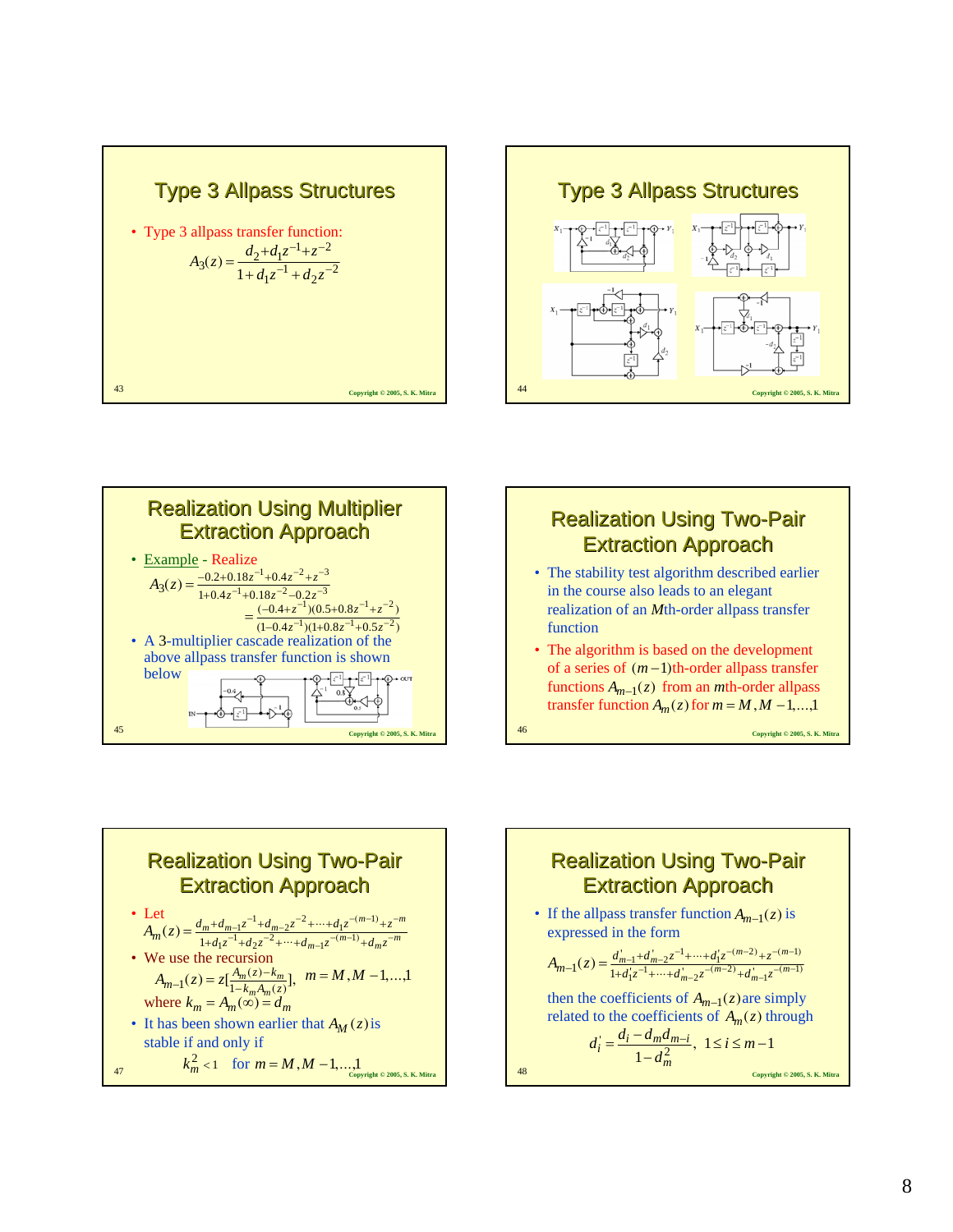









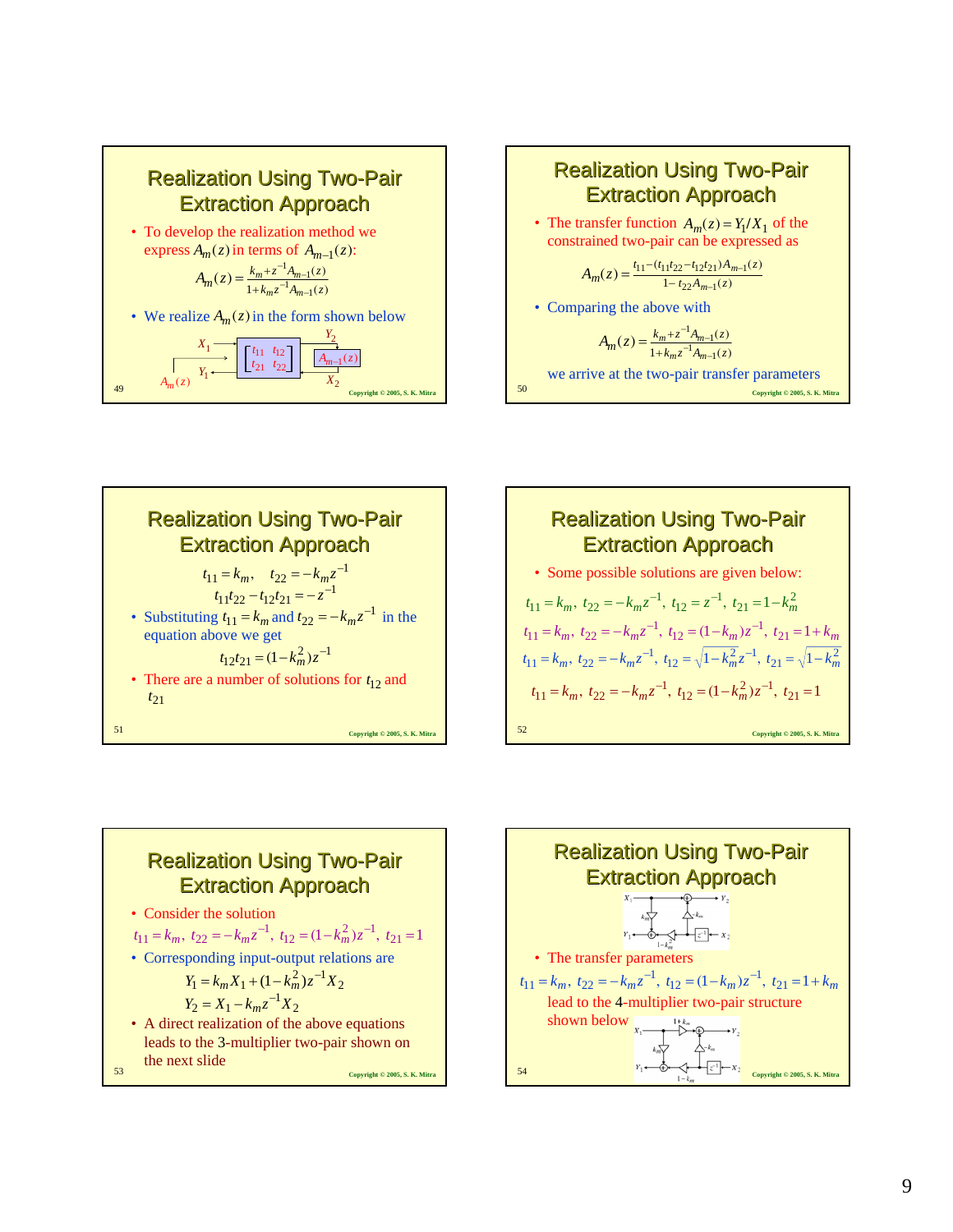









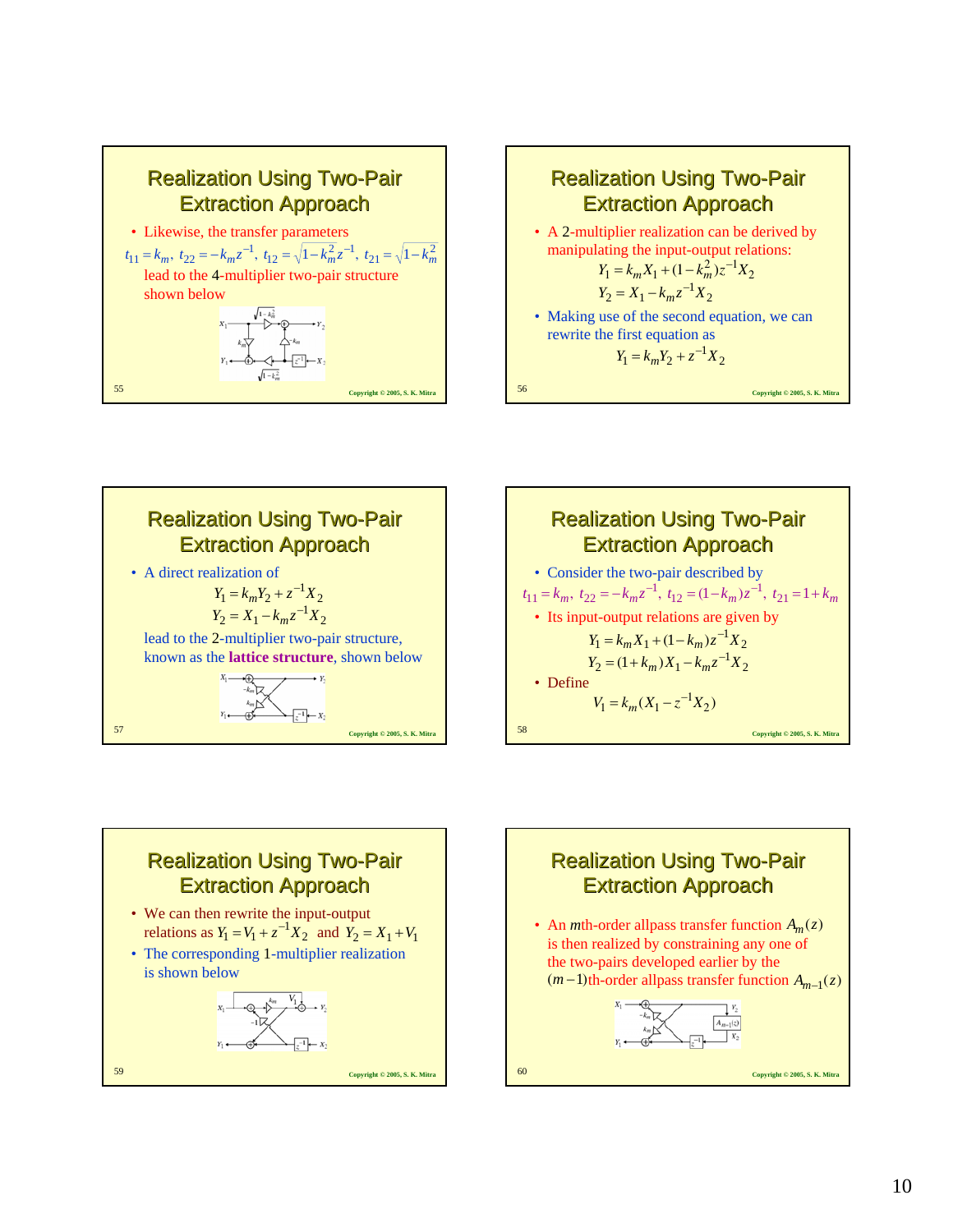



- The cascaded lattice allpass filter structure requires 2*M* multipliers
- A realization with *M* multipliers is obtained if instead the single multiplier two-pair is used